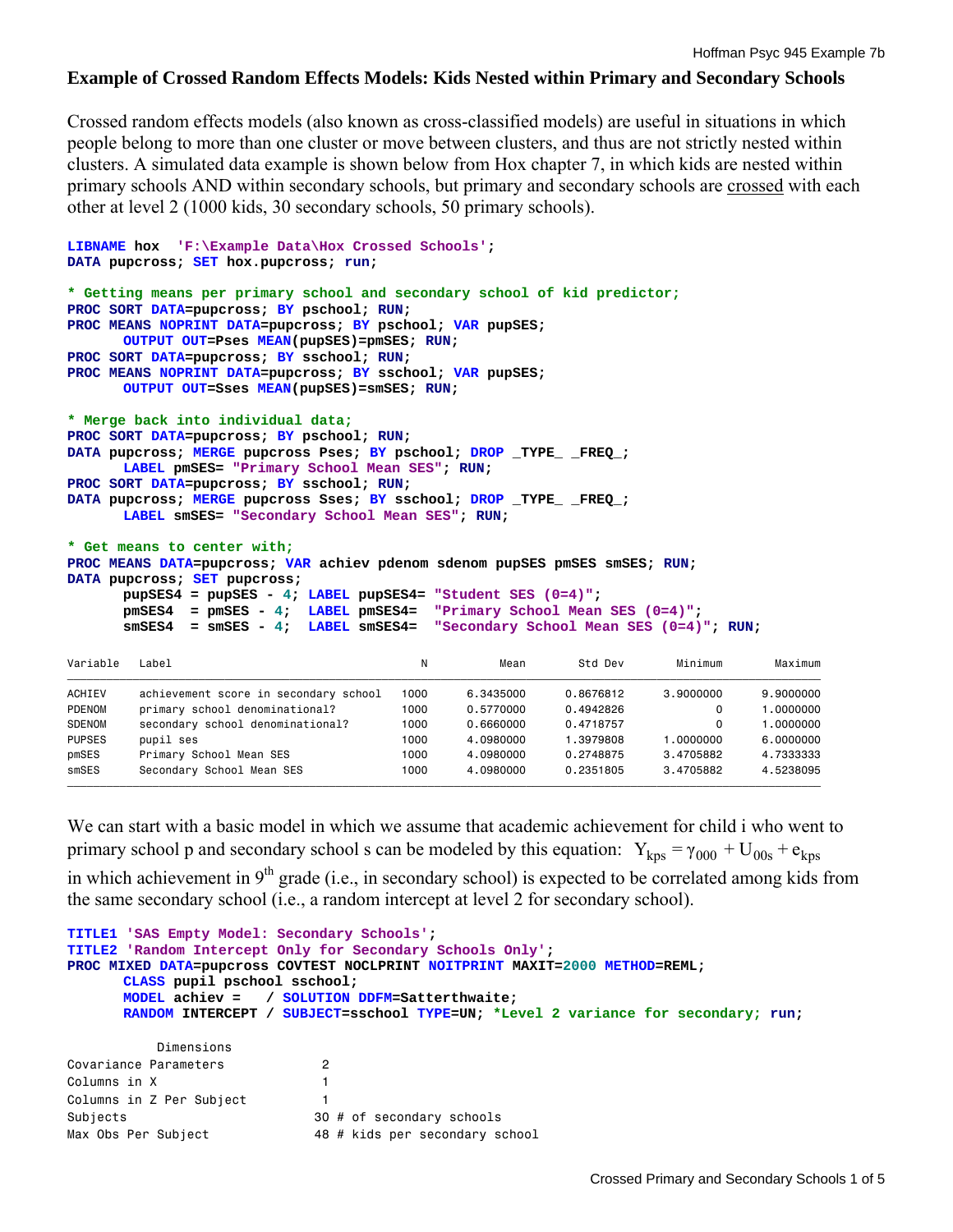|                       |                          | Covariance Parameter Estimates |          |         |          |                                     |
|-----------------------|--------------------------|--------------------------------|----------|---------|----------|-------------------------------------|
|                       |                          |                                | Standard | Z       |          |                                     |
| Cov Parm              | Subject                  | Estimate                       | Error    | Value   | Pr Z     |                                     |
| UN(1,1)               | <b>SSCHOOL</b>           | 0.07206                        | 0.02449  | 2.94    | 0.0016   | Secondary Random Intercept Variance |
| Residual              |                          | 0.6833                         | 0.03102  | 22.03   | < 0.0001 | Residual Pupil Variance             |
|                       | Fit Statistics           |                                |          |         |          |                                     |
| -2 Res Log Likelihood |                          | 2504.7                         |          |         |          |                                     |
|                       | AIC (smaller is better)  | 2508.7                         |          |         |          |                                     |
|                       | AICC (smaller is better) | 2508.7                         |          |         |          |                                     |
|                       | BIC (smaller is better)  | 2511.5                         |          |         |          |                                     |
|                       |                          | Solution for Fixed Effects     |          |         |          |                                     |
|                       |                          | Standard                       |          |         |          |                                     |
| Effect                | Estimate                 | Error                          | DF       | t Value | Pr >  t  |                                     |
| Intercept             | 6.3386                   | 0.05583                        | 29       | 113.53  | < 0.001  | Grand Mean Achievement Score        |
|                       |                          |                                |          |         |          |                                     |

However, because primary schools may have lasting effects, it might make sense to also allow a random intercept for primary school that is crossed at level 2 with the random intercept for secondary school:  $Y_{\text{kps}} = \gamma_{000} + U_{0p0} + U_{00s} + e_{\text{kps}}$ 

```
TITLE1 'SAS Empty Model: Primary by Secondary School Crossed'; 
TITLE2 'Random Intercept Only for Primary and Secondary Schools'; 
PROC MIXED DATA=pupcross COVTEST NOCLPRINT NOITPRINT MAXIT=2000 METHOD=REML; 
      CLASS pupil pschool sschool; 
      MODEL achiev = / SOLUTION DDFM=Satterthwaite; 
      RANDOM INTERCEPT / SUBJECT=sschool TYPE=UN; *Level 2 variance for secondary; 
      RANDOM INTERCEPT / SUBJECT=pschool TYPE=UN; *Level 2 variance for primary; run; 
          Dimensions 
Covariance Parameters 3 
Columns in X 1
Columns in Z Per Subject 80
Subjects 1
Max Obs Per Subject 1000
               Covariance Parameter Estimates 
                          Standard Z 
Cov Parm Subject Estimate Error Value Pr Z 
UN(1,1) SSCHOOL 0.06666 0.02190 3.04 0.0012 Secondary Random Intercept Variance 
UN(1,1) PSCHOOL 0.1719 0.04018 4.28 <.0001 Primary Random Intercept Variance 
Residual 0.5131 0.02390 21.47 <.0001 Residual Pupil Variance 
         Fit Statistics 
-2 Res Log Likelihood 2321.1 
AIC (smaller is better) 2327.1 
AICC (smaller is better) 2327.1 
BIC (smaller is better) 2321.1
                Solution for Fixed Effects 
                     Standard 
Effect Estimate Error DF t Value Pr > |t| 
Intercept 6.3486 0.07890 66 80.46 <.0001
                                Notice that SAS thinks we have 1 subject with 1000 
                                observations—that's ok. What it refers to is how many cases 
                                share the exact same V matrix, which never occurs here. 
                                    Do we need both random intercepts?
```
### Of the total variation of 0.75166 (from summing all three orthogonal variances):

0.06666 / 0.75166 = .089 reflects mean achievement differences between secondary schools 0.1719 / 0.75166 = .229 reflects mean achievement differences between primary schools 0.5131 / 0.75166 = .683 reflects achievement differences between kids with same schooling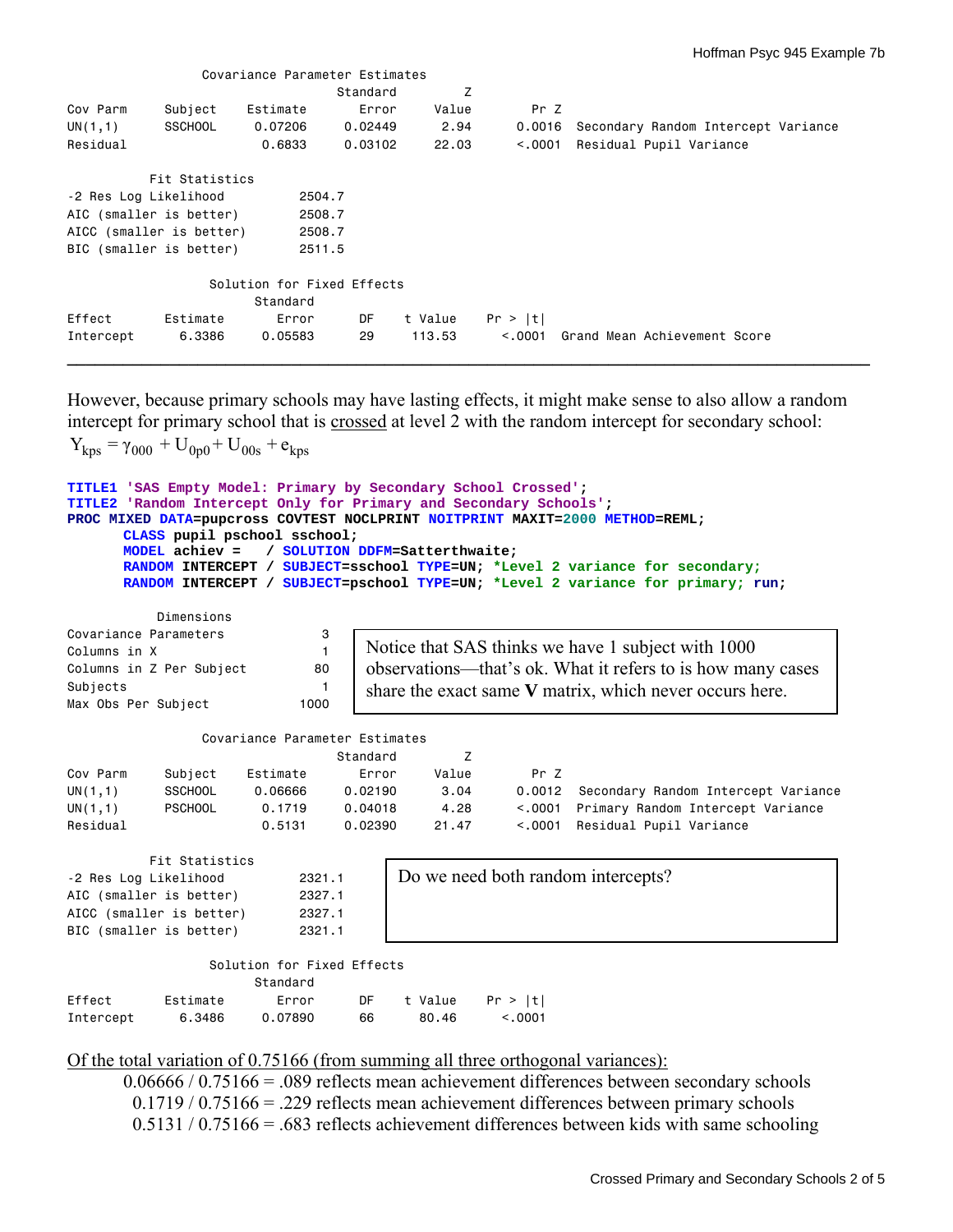# **Adding primary school and secondary school denomination as control predictors…**

 $Y_{kps} = \gamma_{000} + \gamma_{010} (PrimDenom_{p}) + \gamma_{001} (SecDenom_{s}) + U_{0p0} + U_{00s} + e_{kps}$ 

| TITLE1 'SAS Predictive Model: Primary by Secondary School Crossed';<br><b>TITLE2</b> 'With School Denomination Variables':<br>PROC MIXED DATA=pupcross COVTEST NOCLPRINT NOITPRINT MAXIT=2000 METHOD=REML;<br>CLASS pupil pschool sschool;<br>MODEL achiev = pdenom sdenom / SOLUTION DDFM=Satterthwaite;<br>RANDOM INTERCEPT / SUBJECT=sschool TYPE=UN; *Level 2 variance for secondary;<br>RANDOM INTERCEPT / SUBJECT=pschool TYPE=UN; *Level 2 variance for primary; run; |                         |                            |          |                |          |  |                                            |                                              |  |
|------------------------------------------------------------------------------------------------------------------------------------------------------------------------------------------------------------------------------------------------------------------------------------------------------------------------------------------------------------------------------------------------------------------------------------------------------------------------------|-------------------------|----------------------------|----------|----------------|----------|--|--------------------------------------------|----------------------------------------------|--|
| Covariance Parameter Estimates                                                                                                                                                                                                                                                                                                                                                                                                                                               |                         |                            |          |                |          |  |                                            |                                              |  |
|                                                                                                                                                                                                                                                                                                                                                                                                                                                                              |                         |                            | Standard | Z              |          |  |                                            |                                              |  |
| Cov Parm                                                                                                                                                                                                                                                                                                                                                                                                                                                                     | Subject                 | Estimate                   | Error    | Value          | Pr > Z   |  |                                            |                                              |  |
| UN(1,1)                                                                                                                                                                                                                                                                                                                                                                                                                                                                      | <b>SSCHOOL</b>          | 0.06017                    | 0.02044  | 2.94           |          |  |                                            | 0.0016 leftover secondary intercept variance |  |
| UN(1,1)                                                                                                                                                                                                                                                                                                                                                                                                                                                                      | <b>PSCHOOL</b>          | 0.1679                     |          | $0.03976$ 4.22 |          |  |                                            | <.0001 leftover primary intercept variance   |  |
| Residual                                                                                                                                                                                                                                                                                                                                                                                                                                                                     |                         | 0.5129                     | 0.02388  | 21.47          |          |  | <.0001 residual pupil variance             |                                              |  |
|                                                                                                                                                                                                                                                                                                                                                                                                                                                                              | Fit Statistics          |                            |          |                |          |  |                                            |                                              |  |
| -2 Res Log Likelihood                                                                                                                                                                                                                                                                                                                                                                                                                                                        |                         | 2320.3                     |          |                |          |  |                                            |                                              |  |
| AIC (smaller is better)                                                                                                                                                                                                                                                                                                                                                                                                                                                      |                         | 2326.3                     |          |                |          |  |                                            |                                              |  |
| AICC (smaller is better)                                                                                                                                                                                                                                                                                                                                                                                                                                                     |                         | 2326.4                     |          |                |          |  |                                            |                                              |  |
|                                                                                                                                                                                                                                                                                                                                                                                                                                                                              | BIC (smaller is better) | 2320.3                     |          |                |          |  |                                            |                                              |  |
|                                                                                                                                                                                                                                                                                                                                                                                                                                                                              |                         | Solution for Fixed Effects |          |                |          |  |                                            |                                              |  |
|                                                                                                                                                                                                                                                                                                                                                                                                                                                                              |                         | Standard                   |          |                |          |  |                                            |                                              |  |
| Effect                                                                                                                                                                                                                                                                                                                                                                                                                                                                       | Estimate                | Error                      | DF a     | t Value        | Pr >  t  |  |                                            |                                              |  |
| Intercept                                                                                                                                                                                                                                                                                                                                                                                                                                                                    | 6.1115                  | 0.1259  79.1               |          | 48.55          | < 0.0001 |  |                                            |                                              |  |
| PDENOM                                                                                                                                                                                                                                                                                                                                                                                                                                                                       | 0.1868                  | 0.1276                     | 48.2     | 1.46           |          |  | 0.1495 Effect of Denomination of Primary   |                                              |  |
| <b>SDENOM</b>                                                                                                                                                                                                                                                                                                                                                                                                                                                                | 0.1899                  | 0.09853                    | 46.5     | 1.93           |          |  | 0.0601 Effect of Denomination of Secondary |                                              |  |

**\_\_\_\_\_\_\_\_\_\_\_\_\_\_\_\_\_\_\_\_\_\_\_\_\_\_\_\_\_\_\_\_\_\_\_\_\_\_\_\_\_\_\_\_\_\_\_\_\_\_\_\_\_\_\_\_\_\_\_\_\_\_\_\_\_\_\_\_\_\_\_\_\_\_\_\_\_\_\_\_\_\_\_\_\_\_** 

# **Adding a fixed effect of pupil SES…**

| $Y_{kps} = \gamma_{000} + \gamma_{010}$ (PrimDenom <sub>p</sub> ) + $\gamma_{001}$ (SecDenom <sub>s</sub> ) + $\gamma_{100}$ (pupSES <sub>kps</sub> - 4) + U <sub>0p0</sub> + U <sub>00s</sub> + e <sub>kps</sub> |                                                                     |                                                                                 |          |         |         |  |  |                                              |  |  |
|-------------------------------------------------------------------------------------------------------------------------------------------------------------------------------------------------------------------|---------------------------------------------------------------------|---------------------------------------------------------------------------------|----------|---------|---------|--|--|----------------------------------------------|--|--|
|                                                                                                                                                                                                                   | TITLE1 'SAS Predictive Model: Primary by Secondary School Crossed'; |                                                                                 |          |         |         |  |  |                                              |  |  |
| TITLE2 'With a Fixed Effect of Pupil SES';                                                                                                                                                                        |                                                                     |                                                                                 |          |         |         |  |  |                                              |  |  |
|                                                                                                                                                                                                                   |                                                                     | PROC MIXED DATA=pupcross COVTEST NOCLPRINT NOITPRINT MAXIT=2000 METHOD=REML;    |          |         |         |  |  |                                              |  |  |
|                                                                                                                                                                                                                   | CLASS pupil pschool sschool;                                        |                                                                                 |          |         |         |  |  |                                              |  |  |
|                                                                                                                                                                                                                   |                                                                     | MODEL achiev = pdenom sdenom pupSES4 / SOLUTION DDFM=Satterthwaite;             |          |         |         |  |  |                                              |  |  |
|                                                                                                                                                                                                                   |                                                                     | RANDOM INTERCEPT / SUBJECT=sschool TYPE=UN; *Level 2 variance for secondary;    |          |         |         |  |  |                                              |  |  |
|                                                                                                                                                                                                                   |                                                                     | RANDOM INTERCEPT / SUBJECT=pschool TYPE=UN; *Level 2 variance for primary; run; |          |         |         |  |  |                                              |  |  |
| Covariance Parameter Estimates                                                                                                                                                                                    |                                                                     |                                                                                 |          |         |         |  |  |                                              |  |  |
|                                                                                                                                                                                                                   |                                                                     |                                                                                 | Standard | Z       |         |  |  |                                              |  |  |
| Cov Parm                                                                                                                                                                                                          | Subject                                                             | Estimate                                                                        | Error    | Value   | Pr > Z  |  |  |                                              |  |  |
| UN(1,1)                                                                                                                                                                                                           | <b>SSCHOOL</b>                                                      | 0.05710                                                                         | 0.01951  | 2.93    |         |  |  | 0.0017 leftover secondary intercept variance |  |  |
| UN(1,1)                                                                                                                                                                                                           | <b>PSCHOOL</b>                                                      | 0.1686                                                                          | 0.03966  | 4.25    |         |  |  | <.0001 leftover primary intercept variance   |  |  |
| Residual                                                                                                                                                                                                          |                                                                     | 0.4915                                                                          | 0.02290  | 21.46   |         |  |  | <.0001 leftover residual pupil variance      |  |  |
|                                                                                                                                                                                                                   | Fit Statistics                                                      |                                                                                 |          |         |         |  |  |                                              |  |  |
| -2 Res Log Likelihood                                                                                                                                                                                             |                                                                     | 2285.1                                                                          |          |         |         |  |  |                                              |  |  |
| AIC (smaller is better)                                                                                                                                                                                           |                                                                     | 2291.1                                                                          |          |         |         |  |  |                                              |  |  |
| AICC (smaller is better)                                                                                                                                                                                          |                                                                     | 2291.1                                                                          |          |         |         |  |  |                                              |  |  |
| BIC (smaller is better)                                                                                                                                                                                           |                                                                     | 2285.1                                                                          |          |         |         |  |  |                                              |  |  |
|                                                                                                                                                                                                                   |                                                                     |                                                                                 |          |         |         |  |  |                                              |  |  |
|                                                                                                                                                                                                                   |                                                                     | Solution for Fixed Effects                                                      |          |         |         |  |  |                                              |  |  |
|                                                                                                                                                                                                                   |                                                                     | Standard                                                                        |          |         |         |  |  |                                              |  |  |
| Effect                                                                                                                                                                                                            | Estimate                                                            | Error                                                                           | DF.      | t Value | Pr >  t |  |  |                                              |  |  |
| Intercept                                                                                                                                                                                                         | 6,1095                                                              | 0.1246                                                                          | 78.9     | 49.02   | < 0.001 |  |  |                                              |  |  |
| <b>PDENOM</b>                                                                                                                                                                                                     | 0.1890                                                              | 0.1274                                                                          | 48.2     | 1.48    | 0.1446  |  |  |                                              |  |  |
| <b>SDENOM</b>                                                                                                                                                                                                     | 0.1745                                                              | 0.09620                                                                         | 46       | 1.81    | 0.0763  |  |  |                                              |  |  |
| pupSES4                                                                                                                                                                                                           | 0.1066                                                              | 0.01634                                                                         | 943      | 6.52    | < 0.001 |  |  | But what does this effect mean??             |  |  |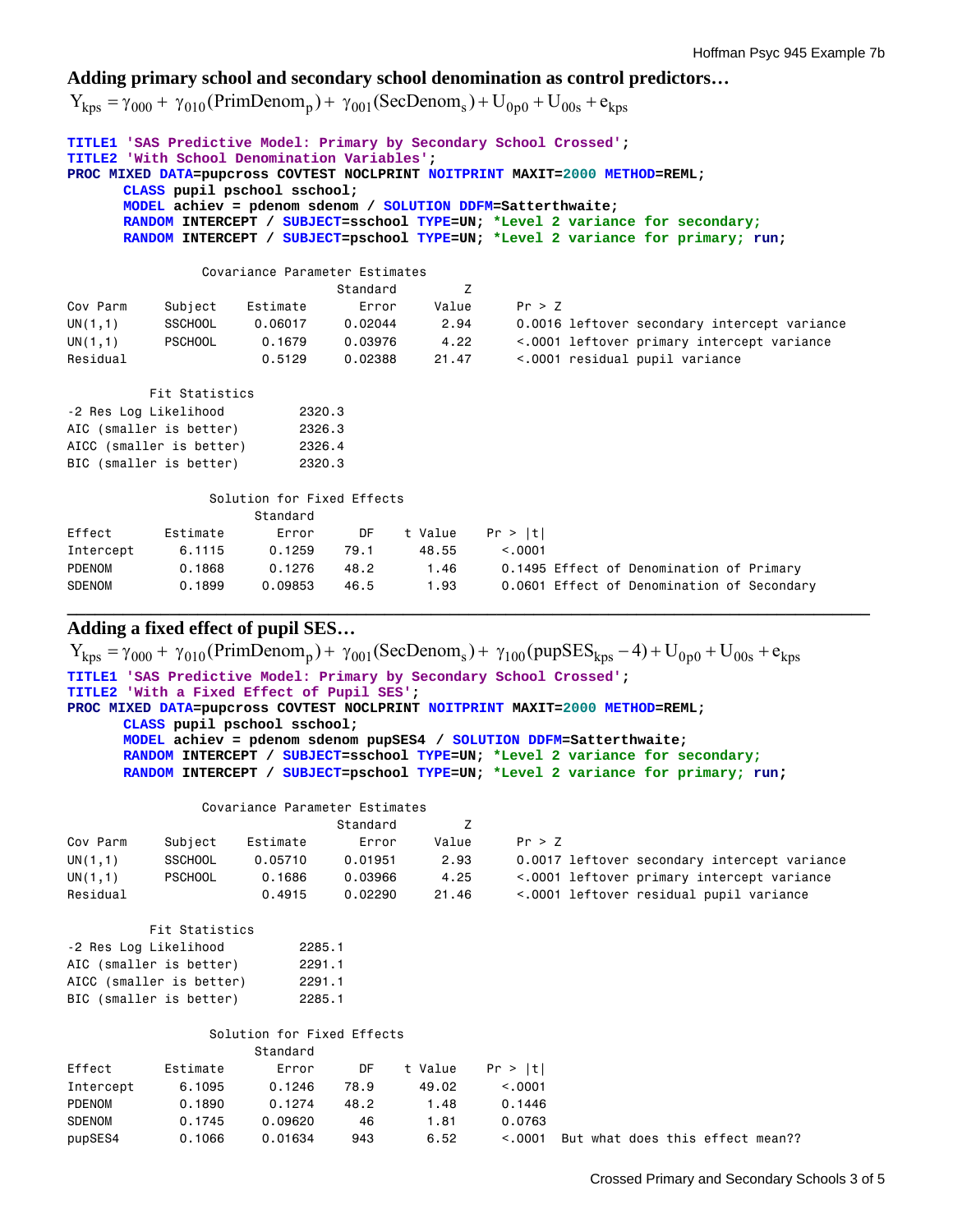#### **Adding pupil SES contextual effects…**

 $Y_{kps} = \gamma_{000} + \gamma_{010}$ (PrimDenom<sub>p</sub>) +  $\gamma_{020}$ (pmSES<sub>p</sub> - 4) +  $\gamma_{001}$ (SecDenom<sub>s</sub>) +  $\gamma_{002}$ (smSES<sub>s</sub> - 4) +  $\gamma_{100}$  (pupSES<sub>kps</sub> - 4) + U<sub>0p0</sub> + U<sub>00s</sub> + e<sub>kps</sub> **TITLE2 'With Pupil SES Contextual Effects'; PROC MIXED DATA=pupcross COVTEST NOCLPRINT NOITPRINT MAXIT=2000 METHOD=REML; CLASS pupil pschool sschool; MODEL achiev = pdenom sdenom pupSES4 pmSES4 smSES4 / SOLUTION DDFM=Satterthwaite; RANDOM INTERCEPT / SUBJECT=sschool TYPE=UN; \*Level 2 variance for secondary; RANDOM INTERCEPT / SUBJECT=pschool TYPE=UN; \*Level 2 variance for primary; run;** Covariance Parameter Estimates Standard Z Cov Parm Subject Estimate Error Value Pr > Z UN(1,1) SSCHOOL 0.05773 0.02010 2.87 0.0020 UN(1,1) PSCHOOL 0.1726 0.04092 4.22 <.0001 Residual 0.4916 0.02291 21.46 <.0001 Fit Statistics -2 Res Log Likelihood 2286.9 AIC (smaller is better) 2292.9 AICC (smaller is better) 2292.9 BIC (smaller is better) 2286.9 Solution for Fixed Effects Standard Effect Estimate Error DF t Value Pr > |t| Intercept 6.0985 0.1296 76.3 47.06 <.0001 PDENOM 0.1884 0.1288 47.2 1.46 0.1502<br>SDENOM 0.1733 0.09655 44.3 1.79 0.0796 SDENOM 0.1733 0.09655 44.3 1.79 0.0796 pupSES4 0.1057 0.01645 923 6.43 <.0001 pmSES4 -0.03991 0.2278 48.3 -0.18 0.8617 No incremental effect of primary mean SES smSES4 0.1607 0.2033 28.7 0.79 0.4357 No incremental effect of secondary mean SES **\_\_\_\_\_\_\_\_\_\_\_\_\_\_\_\_\_\_\_\_\_\_\_\_\_\_\_\_\_\_\_\_\_\_\_\_\_\_\_\_\_\_\_\_\_\_\_\_\_\_\_\_\_\_\_\_\_\_\_\_\_\_\_\_\_\_\_\_\_\_\_\_\_\_\_\_\_\_\_\_\_\_\_\_\_\_\_** 

## **Adding random effect of pupil SES across secondary schools:**

| $Y_{kps} = \gamma_{000} + \gamma_{010}$ (PrimDenom <sub>p</sub> ) + $\gamma_{020}$ (pmSES <sub>p</sub> - 4) + $\gamma_{001}$ (SecDenom <sub>s</sub> ) + $\gamma_{002}$ (smSES <sub>s</sub> - 4) |  |
|-------------------------------------------------------------------------------------------------------------------------------------------------------------------------------------------------|--|
| + $\gamma_{100}$ (pupSES <sub>kps</sub> - 4) + U <sub>0p0</sub> + U <sub>00s</sub> + U <sub>10s</sub> (pupSES <sub>kps</sub> - 4) + e <sub>kps</sub>                                            |  |

```
TITLE2 'With Random Pupil SES Effect for Secondary'; 
PROC MIXED DATA=pupcross COVTEST NOCLPRINT NOITPRINT MAXIT=2000 METHOD=REML; 
      CLASS pupil pschool sschool; 
      MODEL achiev = pdenom sdenom pupSES4 pmSES4 smSES4 / SOLUTION DDFM=Satterthwaite; 
      RANDOM INTERCEPT pupSES4 / SUBJECT=sschool TYPE=UN; *Level 2 variance for secondary; 
      RANDOM INTERCEPT / SUBJECT=pschool TYPE=UN; *Level 2 variance for primary; run; 
                Covariance Parameter Estimates 
extended the Standard Standard Standard Z
```

|             |                |          | standard |       |         |                           |
|-------------|----------------|----------|----------|-------|---------|---------------------------|
| Cov Parm    | Subject        | Estimate | Error    | Value | Pr Z    | Your turn to label these! |
| UN(1,1)     | <b>SSCHOOL</b> | 0.05583  | 0.01951  | 2.86  | 0.0021  |                           |
| UN $(2,1)$  | <b>SSCHOOL</b> | 0.009256 | 0.005898 | 1.57  | 0.1166  |                           |
| UN $(2, 2)$ | <b>SSCHOOL</b> | 0.004633 | 0.003324 | 1.39  | 0.0817  |                           |
| UN(1,1)     | <b>PSCHOOL</b> | 0.1710   | 0.04058  | 4.22  | < 0.001 |                           |
| Residual    |                | 0.4833   | 0.02283  | 21.16 | < 0.001 |                           |

| Fit Statistics           |        |
|--------------------------|--------|
| -2 Res Log Likelihood    | 2280.8 |
| AIC (smaller is better)  | 2290.8 |
| AICC (smaller is better) | 2290.9 |
| BIC (smaller is better)  | 2280.8 |

Do we need the random pupil SES slope over secondary schools? What kind of effects would explain that variance?